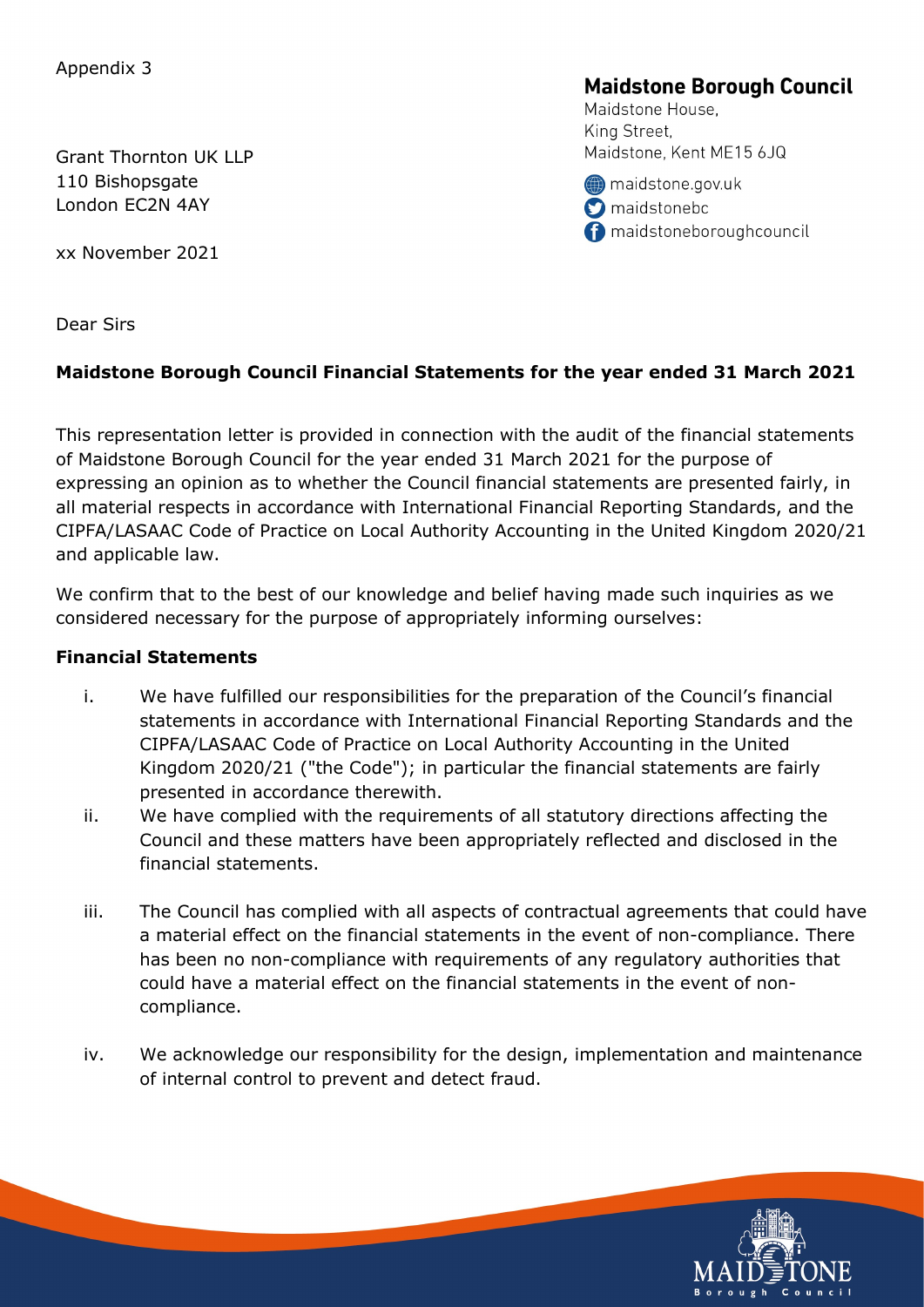- v. Significant assumptions used by us in making accounting estimates, including those measured at fair value, are reasonable. Such accounting estimates include:
	- valuation of the net pension liability
	- valuation of land and buildings
	- valuation of investment property
	- depreciation
	- provisions
	- fair value estimates
	- accruals
	- credit loss allowance

We are satisfied that the material judgements used in the preparation of the financial statements are soundly based, in accordance with the Code and adequately disclosed in the financial statements. We understand our responsibilities includes identifying and considering alternative, methods, assumptions or source data that would be equally valid under the financial reporting framework, and why these alternatives were rejected in favour of the estimate used. We are satisfied that the methods, the data and the significant assumptions used by us in making accounting estimates and their related disclosures are appropriate to achieve recognition, measurement or disclosure that is reasonable in accordance with the Code and adequately disclosed in the financial statements.

- vi. We confirm that we are satisfied that the actuarial assumptions underlying the valuation of pension scheme assets and liabilities for IAS19 Employee Benefits disclosures are consistent with our knowledge. We confirm that all settlements and curtailments have been identified and properly accounted for. We also confirm that all significant post-employment benefits have been identified and properly accounted for.
- vii. Except as disclosed in the financial statements:
	- a. there are no unrecorded liabilities, actual or contingent
	- b. none of the assets of the Council has been assigned, pledged or mortgaged c. there are no material prior year charges or credits, nor exceptional or nonrecurring items requiring separate disclosure.
- viii. Related party relationships and transactions have been appropriately accounted for and disclosed in accordance with the requirements of International Financial Reporting Standards and the Code.
- ix. All events subsequent to the date of the financial statements and for which International Financial Reporting Standards and the Code require adjustment or disclosure have been adjusted or disclosed.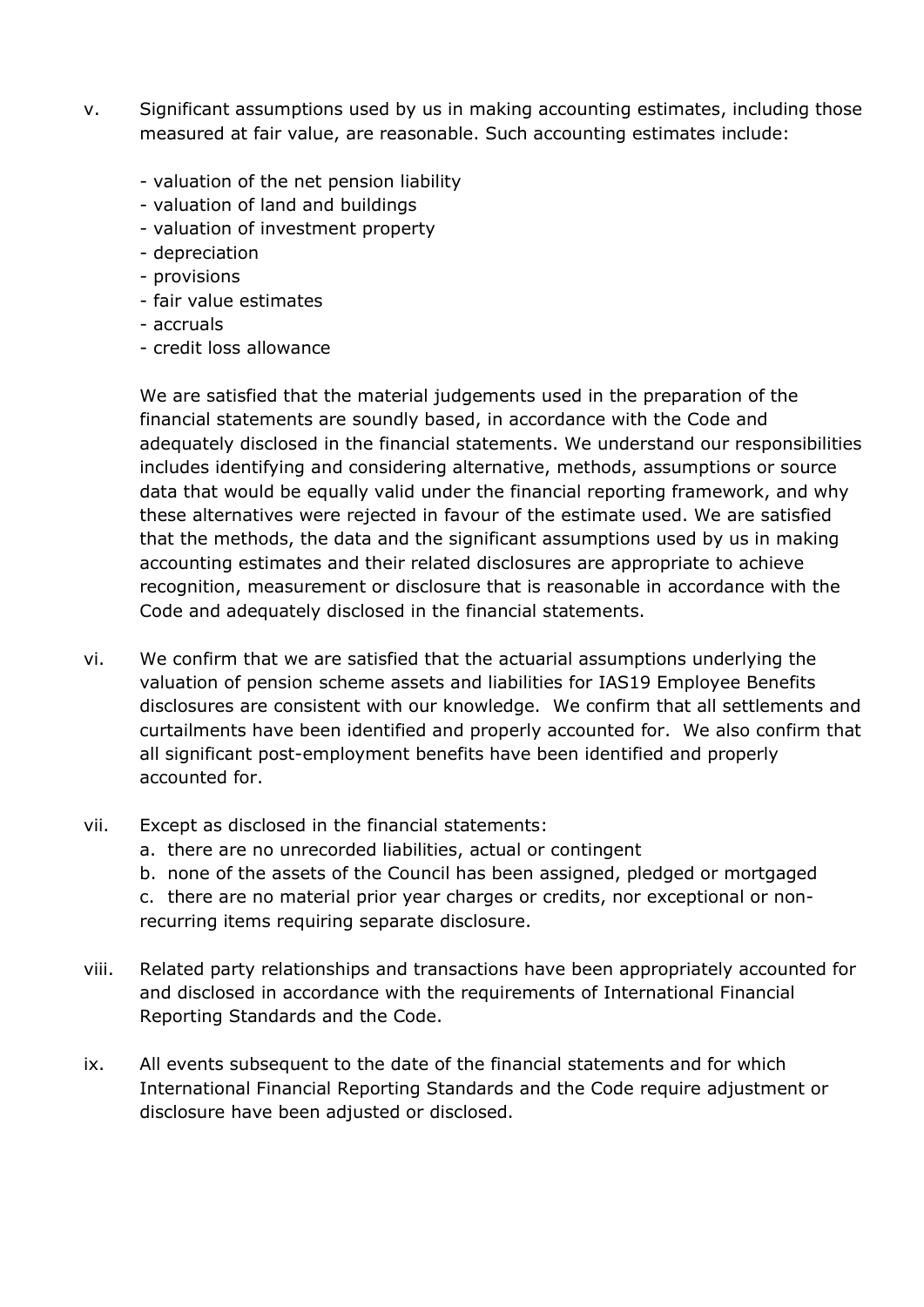- x. We have considered the adjusted misstatements, and misclassification and disclosures changes schedules included in your Audit Findings Report. The Council's financial statements have been amended for these misstatements, misclassifications and disclosure changes and are free of material misstatements, including omissions.
- xi. The financial statements are free of material misstatements, including omissions.
- xii. Actual or possible litigation and claims have been accounted for and disclosed in accordance with the requirements of International Financial Reporting Standards.
- xiii. We have no plans or intentions that may materially alter the carrying value or classification of assets and liabilities reflected in the financial statements.
- xiv. We have updated our going concern assessment. We continue to believe that the Council's financial statements should be prepared on a going concern basis and have not identified any material uncertainties related to going concern on the grounds that:

a. the nature of the Council means that, notwithstanding any intention to cease its operations in their current form, it will continue to be appropriate to adopt the going concern basis of accounting because, in such an event, services it performs can be expected to continue to be delivered by related public authorities and preparing the financial statements on a going concern basis will still provide a faithful representation of the items in the financial statements

b. the financial reporting framework permits the entry to prepare its financial statements on the basis of the presumption set out under a) above; and

c. the Council's system of internal control has not identified any events or conditions relevant to going concern.

We believe that no further disclosures relating to the Council's ability to continue as a going concern need to be made in the financial statements

#### Information Provided

xv. We have provided you with:

a. access to all information of which we are aware that is relevant to the preparation of the Council's financial statements such as records, documentation and other matters;

b. additional information that you have requested from us for the purpose of your audit; and

c. access to persons within the Council via remote arrangements, in compliance with the nationally specified social distancing requirements established by the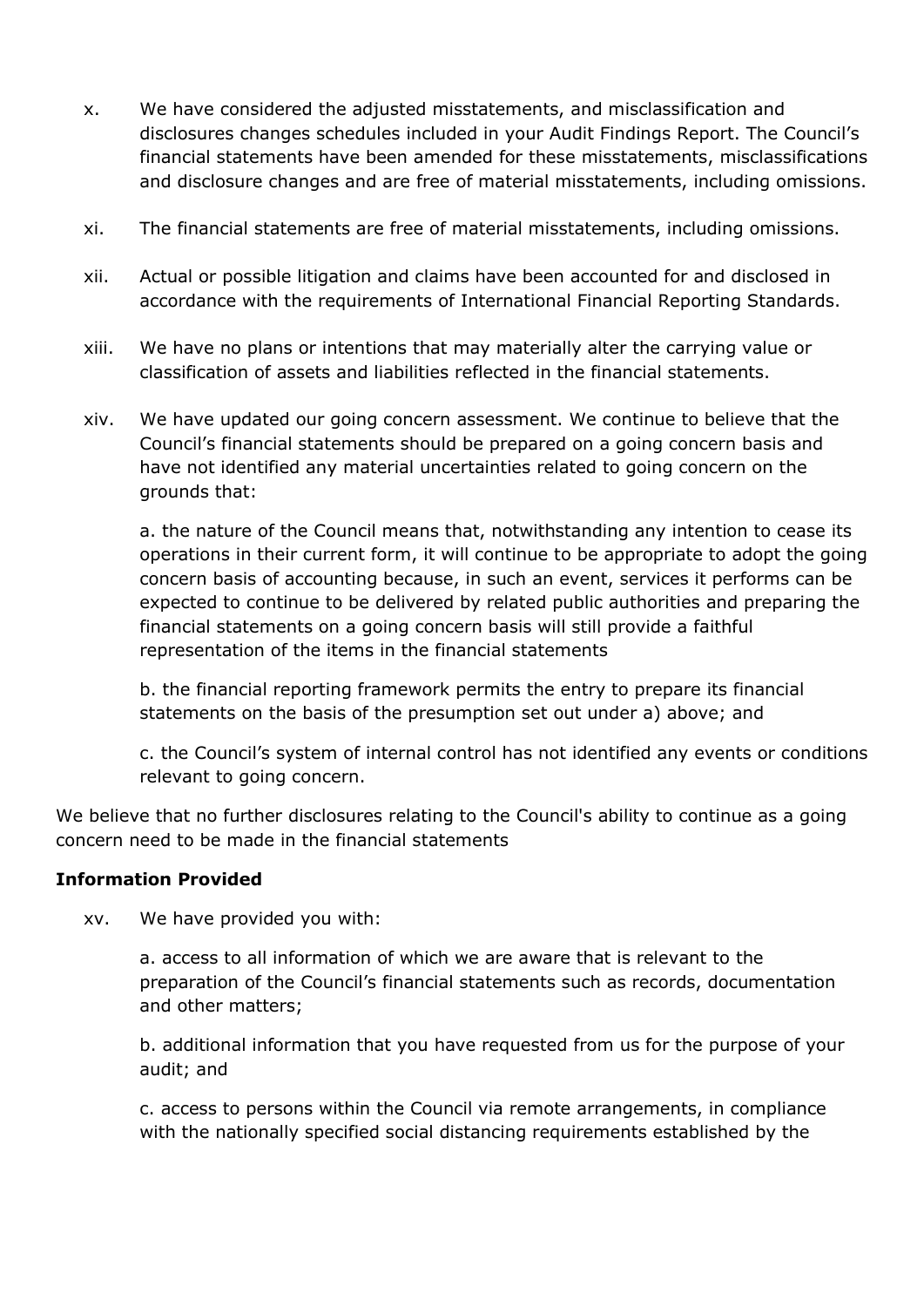government in response to the Covid-19 pandemic. from whom you determined it necessary to obtain audit evidence.

- xvi. We have communicated to you all deficiencies in internal control of which management is aware.
- xvii. All transactions have been recorded in the accounting records and are reflected in the financial statements.
- xviii. We have disclosed to you the results of our assessment of the risk that the financial statements may be materially misstated as a result of fraud.
- xix. We have disclosed to you all information in relation to fraud or suspected fraud that we are aware of and that affects the Council and involves:
	- a. management;
	- b. employees who have significant roles in internal control; or
	- c. others where the fraud could have a material effect on the financial statements.
- xx. We have disclosed to you all information in relation to allegations of fraud, or suspected fraud, affecting the financial statements communicated by employees, former employees, analysts, regulators or others.
- xxi. We have disclosed to you all known instances of non-compliance or suspected noncompliance with laws and regulations whose effects should be considered when preparing financial statements.
- xxii. We have disclosed to you the identity of the Council's related parties and all the related party relationships and transactions of which we are aware.
- xxiii. We have disclosed to you all known actual or possible litigation and claims whose effects should be considered when preparing the financial statements.

## Annual Governance Statement

xxiv. We are satisfied that the Annual Governance Statement (AGS) fairly reflects the Council's risk assurance and governance framework and we confirm that we are not aware of any significant risks that are not disclosed within the AGS.

## Narrative Report

xxv. The disclosures within the Narrative Report fairly reflect our understanding of the Council's financial and operating performance over the period covered by the Council's financial statements.

#### Approval